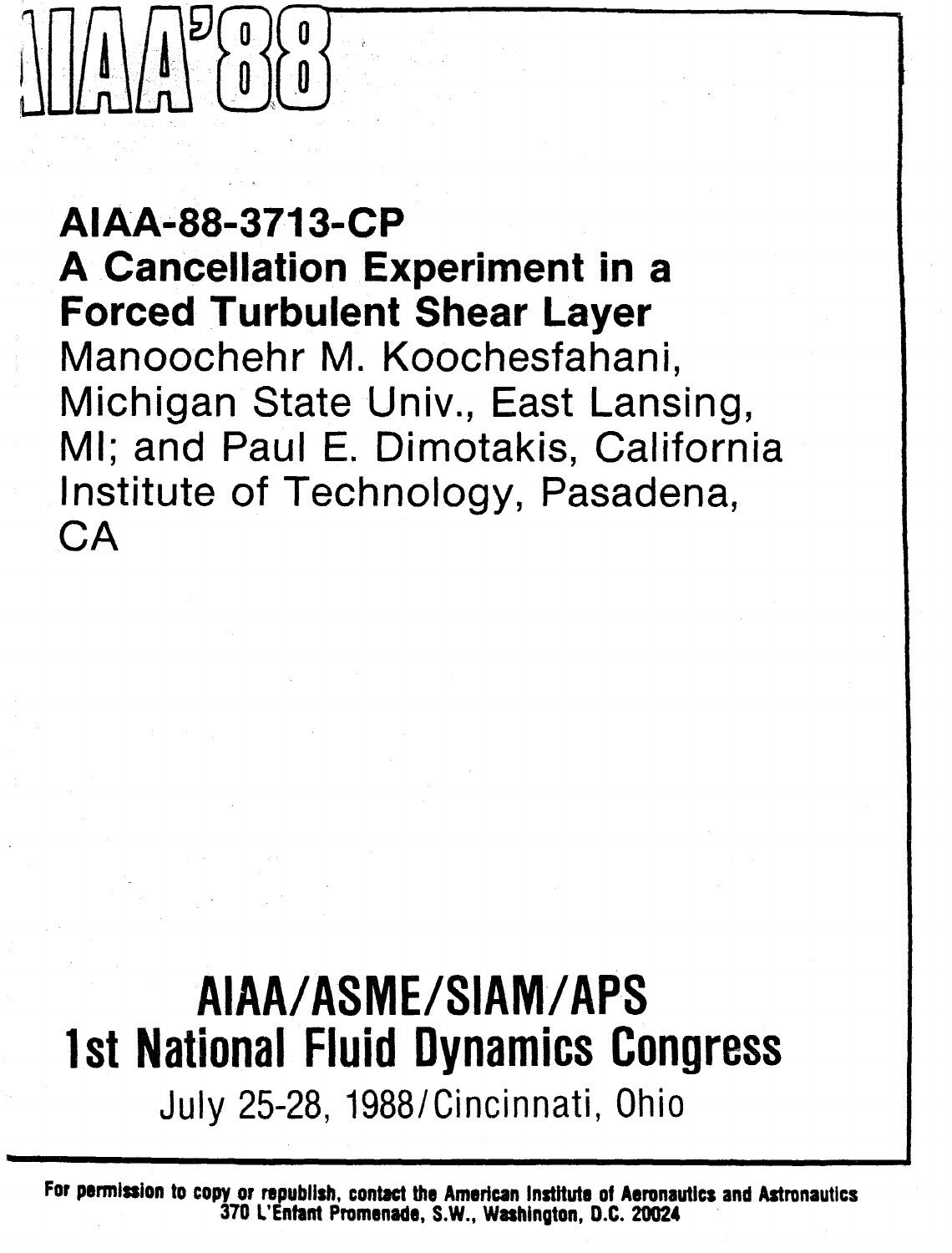## A CANCELLATION EXPERIMENT IN A FORCED TURBULENT SHEAR LAYER

### Manoochehr M. Koochesfahani

Michigan State University, East Lansing, Michigan

and

Paul E. Dimotakis<sup>#</sup>

California Institute of Technology, Pasadena, California

possible to cancel, using feedback control techniques, the develop in a high Reynolds number, fully-developed tur-<br>effects of an externally generated disturbance in a fully-<br>plant shear layer. Exercising control over a tur effects of an externally generated disturbance in a fully-<br>developed turbulent two-dimensional shear layer.<br>
Sour that is forced in a known manner is an important

The evolution of plane mixing layers can be strongly **Experimental Facility & Instrumentation** affected by tow-amplitude disturbances. The growth rate **of** a **turbulent** shear layer, for example, is effecrively manipulated using controlled periodic excitation or forcing. These effects and other related phenomena have been recently reviewed by Ho & Huerre **[I].** Forcing is usually achieved by introducing disturbances acoustically [2,3], mechanically by an oscillating flap [4-5], or oscillating one or both free-stream velocities **[6-71.** 

Practically all of the turbulent mixing layer forcing studies to date may be classified as open-loop forcing of the turbulent layer. Successful manipulation of fullydeveloped turbulent flows through active, closed-loop, feedback control techniques has, to our knowledge, not yet been demonstrated. The possibility of active feedback control of turbulent flow would suggest new prospects of potentially significant applications such as turbulent **mix**ing control and throttling combustion processes, drag reduction, pollution control, noise reduction, etc. It is further noted that discovering what is required to actively control a turbulent flow would be expected to reveal a great deal about the underlying dynamical processes at work within the flow. It should be mentioned that recent research in feedback control in fluid mechanics has demonstrated the potential of manipulating turbulence *transition* phenomena **[8-121.** We believe that the **possi**bility of feedback control of *fully-developed* turbulent flow has yet to be demonstrated and exploited.

# Professor, Aeronautics and Applied Physics. Member

Copyright  $\odot$  1988 by the American Institute of Aeronau- quency. The drive mechanism was based on a DC motor tics and Astronuatics, Inc. All rights reserved. 1204

In the work described in this paper, we present a Abstract "proof of concept" experiment. We address the question of whether it is possible to cancel the effects of a con-Results are presented which demonstrate that it is trolled external disturbance which has been allowed to possible to cancel, using feedback control techniques, the days in a high Paynolds number fully-developed turflow that is forced in a known manner is an important first step before the control of a "natural" fully-developed Introduction **turbulent flow** can be attempted.

The experiments were performed in the Low Speed Water Channel of the Graduate Aeronautical Laboratories of California Institute of Technology (GALCIT). The water channel was modified to generate a high aspect ratio 2-D shear layer, as indicated in Figure **1.** The special insert used for this purpose followed the design of Dimotakis & Brown [13] and produced a shear layer with a velocity ratio,  $r = U_2 / U_1$ , of about 0.44. The highspeed stream was set to a velocity of  $U_1 = 20.6$  *cm/sec,* resulting in a Reynolds number, based on  $(U_1 - U_2)$ , of about 1 150 per centimeter.



Figure 1. Schematic of the shear layer insert.

Disturbances were generated by two pitching airfoils that extended across the span (45 *cm*) of the water chan-<br>\* Assistant Professor, Department of Mechanical Engineering. Member AIAA.<br>
Engineering. Member AIAA.<br>
Shown in Figure 2. The first airfoil, a NACA-4415 with a chord of 4 *cm,* oscillated nearly sinusoiddly about the AIAA. 1/4-chord point with a prescribed amplitude and fre-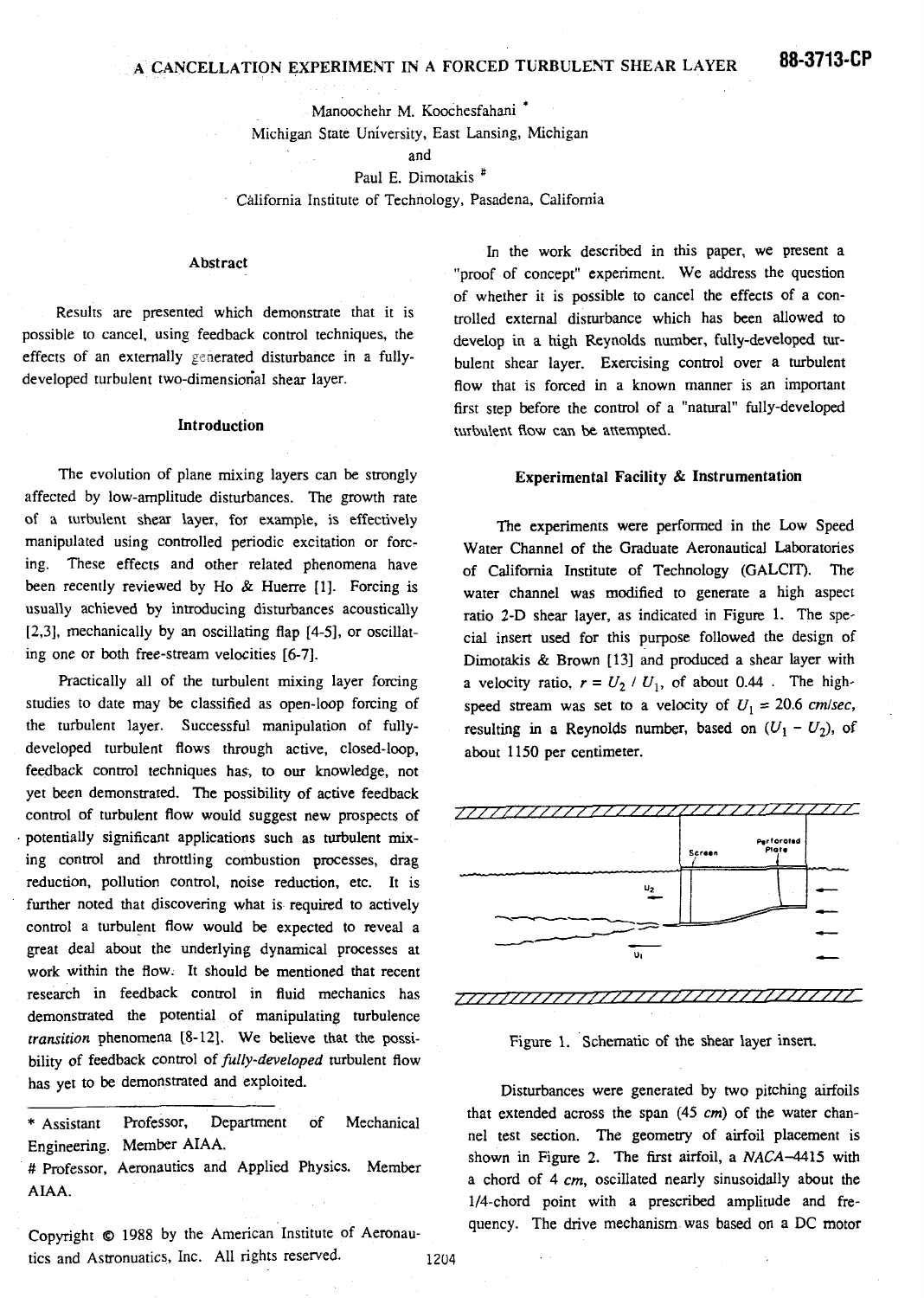and a linkage system and the angular position of the airfoil was monitored using a potentiometer. This assembly was used to launch a disturbance into the layer. Effects of this type of forcing on the turbulenr shear layer have been described previously [5].

The second airfoil, a  $NACA-0012$  with an  $8-cm$ chord, was placed some distance downstream of the first airfoil. The driving system. was designed such that this airfoil could execute arbitrary pitching motion [14]. A PDP-11/73 based computer monitored the motion of the first airfoil and computed a command signal which, through a DJA channel, drove the second airfoil.

The flow was visualized using food-coloring issuing from an injection port imbedded in the high-speed side of the shear layer insert and was subsequently recorded photographically using a 35 mm camera. The streamwise component of the velocity vector was measured by a single-channel, frequency-shifted laser Doppler velocimeter (LDV) in the dual scatter mode. We took advantage of frequency shifting for efficient band-hmited filtering of the Doppler burst and also for lowering the signal dynamic range so that it could be measured by a Tracking Phase-Locked Loop. The output frequency of the phase-locked loop was measured by a Real Time Clock card interfaced to the same PDP-11/73 computer responsible for controlling the motion of the second airfoil. Other measurements using this LDV setup have been reported previously [5,14].

### **Results** & Discussion

For the results descnbed here, both airfoils extended across the shear layer span and were placed roughly in the middle of the layer, see Figure **2.** We refer to the case when both airfoils are off (namely not oscillating) as the reference or unforced state. The flow, in this case, is not exactly the same as the "natural" layer without the two airfoils. Previous results have shown that the presence of such blades in the flow reduces the shear layer growth rate somewhat **151** A photograph of the flow in the unforced case is illustrated in Figure 3a. The right and left edges of the photograph correspond to a range of downstream stations of 80  $cm < X < 210$  cm measured from the splitter plate trailing edge. This range is equivalent to  $1053 < X / \theta_0 < 2763$ , where  $\theta_0$  is the initial momentum thickness of the boundary layer on the high-speed side at the splitter plate tip. The width of the photograph in the cross-stream direction corresponds to the height of the water in the channel, roughly 42 cm in this case. All of the photographs shown in this paper Figure 3. Turbulent shear layer in the reference have the same geometric arrangement as described above. (unforced) state and its response to forcing,



Figure 2. Flow geometry in the cancellation experiment.

The first airfoil, termed the forcing airfoil, was activated to pitch at a frequency of  $f = 0.346$  Hz with an amplitude of about 3.6 degrees (i.e. peak-to-peak amplitude of 7.2 deg.). A photograph of the resulting forced turbulent shear layer is shown in Figure 3b. The selection of the frequency and amplitude values were based on previous work describing the response of a turbulent mixing layer forced by the technique used here [5]. Results are simlar to those observed using other forcing techniques  $[2,4,6,7]$  and are briefly described below.

Earlier results [5] suggest that the airfoil oscillation frequency for which the largest effects are observed, at a given downstream station, appears to roughly correspond to the predominant local vortex passage frequency of the natural layer at that station. Forcing results in an increase of the shear layer spreading rate culminating in the formation of large vortices (e.g. see Figure 3b). As the frequency decreases/increases, the region of flow showing increased growth moves downstream/upstream. The passage frequency of the vortices that are finally formed is



(a) Unforced



(b) Forced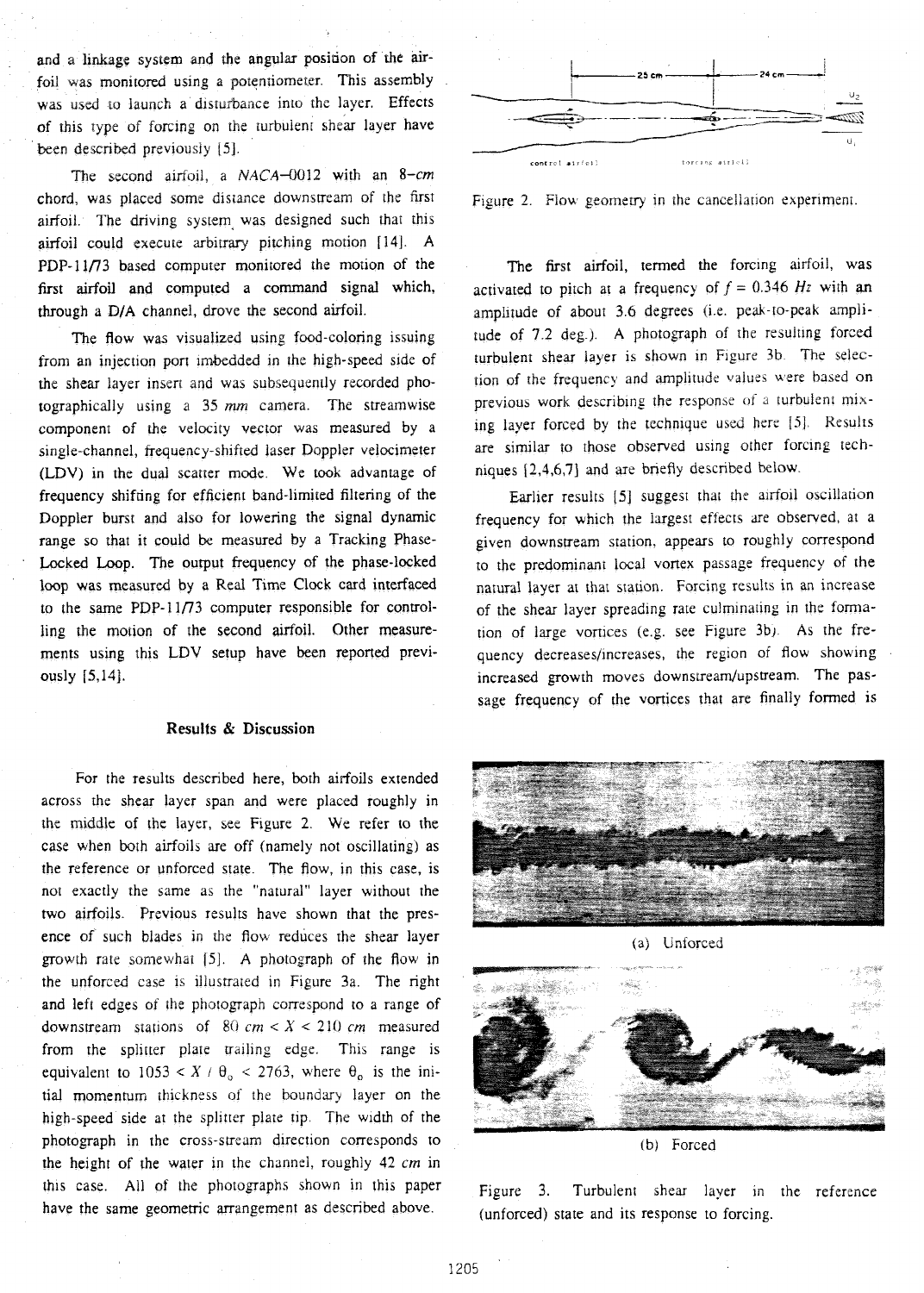the same as the forcing frequency. In other words, if  $L$  is the vonex spacing,  $U_c \approx (U_1 + U_2) / 2$  the convection speed and *f* the forcing frequency, then  $f L / U_c = 1$ .

The value of forcing frequency was selected such that the reglon of the layer that was most affected occured downstream of the forcing airfoil. For the operating conditions in this experiment, that would correspond to frequencies below approximately 2 Hz. Furthermore, the final vortex spacing  $L$  was chosen to be comparable or greater than the spacing between the two (a) airfoils *(25* **cm).** This reduced the forcing frequency to values below 0.6 Hz. The actual frequency of 0.346 Hz was finally selected to allow comparison with previous velocity measurements of the shear layer forced at this frequency (see Ref. 5). For comparison, we mention that the natural vortex shedding (instability) frequency at the splitter plate tip was about 6 Hz [5]. It should also be mentioned that the chord of the second airfoil becomes small relative to the forced vortex spacing, *L*, for the fre- (b) quency selected here. This is believed to be a necessary requirement for effective cancellation.

The actual amplitude of the forcing airfoil does not affect the outcome of the cancellation experiment. It is only required that the amplitude be sufficient in order to force the layer. We point out, for completeness however, that according to previous work **[5]** the overall qualitative features of the forced layer, Figure 3b, are not expected to change if a different airfoil amplitude is used.

In an attempt to cancel ihe effects produced by the forcing airfoil a simple feedback scheme was **tried.** The motion of the second aufoil, or the control airfoil, was phase locked, under program control, to the motion of the first. A sinusoidal shape for the oscillation was selected and the amplitude and the phase difference between the two airfoils could be independently adjusted. Motion of the control airfoil was selected to be 180 degrees out of phase with the motion of the forcing airfoil, taking account also of the time delay required for the flow to convect the separation distance between the airfoils at a convection speed of  $U_c \approx (U_1 + U_2) / 2$ . The sequence of photographs in Figure 4a-c shows the results as the control airfoil is activated. Note that the layer immediately responds to the action of the control airfoil and resumes a growth rate comparable to the unforced case (compare Figures 3a and 4c).

These qualitative results are corroborated and quantified by LDV measurements of the streamwise component of velocity, see Figure 5. The measurements were carried out at a downstream station of  $X = 135$  cm which corresponds to a location roughly half-way between the right and left edges of the photographs shown earlier.







Figure 4. Response of the shear layer as the control airfoil is activated.

Note, in Figure 5, that **both** the mean velocity profile and the mean rms velocity fluctuation profile approach the "unforced" profiles upon activating the control airfoil.

It should be mentioned that success of the cancellation depends strongly on the proper choice of the amplitude and phase of the control airfoil. For example, insufficient amplitude results in partial cancellation. On the other hand, too large an amplitude turns the "control" airfoil into a new "forcing" airfoil. While one could employ automated parameter search and performance optimization algorithms, the optimum amplitude of the control airfoil, which was approximate  $\sim$  3.4 degrees for the results presented, was determined nere by trial and error. Once the proper amplitude and phase were determined, the cancellation could be maintained for long periods of time. Data of Figure 5, as an example, were acquired over a period of about one hour.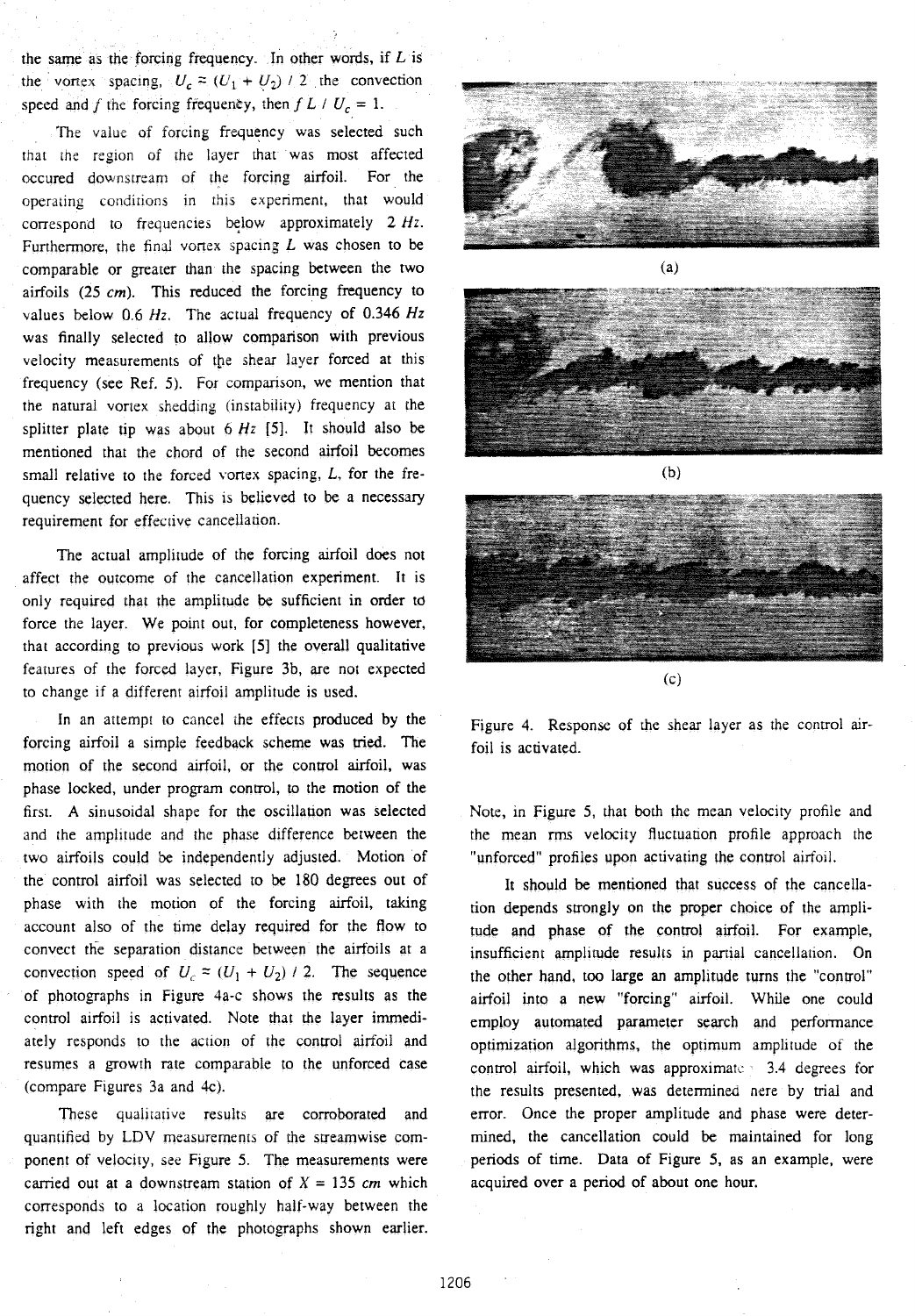

Figure **5.** Mean and rms velocity profiles in the cancellation experiment;  $X = 135$  cm.

0 both airfoils off,

 $\Box$  forcing airfoil on, control airfoil off.

 $\Diamond$  control airfoil activated.

Moving the control airfoil in phase with the forcing airfoil was observed to result in an increase of the layer growth rate. The increase was, however, modest. This, we believe, is due to the finite height of the channel which may be restricting the growth of the layer. In Figure **3b,** the size of the structure has become comparable to the channel height (visible at the left edge of the picture).

It seems tempting to argue for the success of the cancellation exepriment in terns of linear wavecancellation ideas. It has been suggested **[2,4,15]** that the large-scale structure behavior in the forced turbulent mixing layer may be described in part by the linear inviscid stability theory. We emphasize, however, that the linear wave analysis, though **suffrcienr** to explain the present results, at least qualitatively, is probably not *necessary*. A numerical simulation of the cancellation experiment would help clarify the nonlinear vortex interaction between the vorticity shed by the oscillating control airfoil and that already present in the forced shear layer. The numerical simulation can take advantage of vortex tracing methods such as that used by Spalart & Leonard [16] in the case of oscillating airfoils in uniform free-stream. It should be noted that, for the present experiment, the non-uniform free-stream imposed by the forced turbulent free shear layer would have to be taken into account in the calculations of the vonicity shed from the trailing adge of the oscillating control airfoil.

These results, we believe, represent the first cancellation experiment in the spirit of previous experiments in the transition region of flat plate boudary layers [8-11], performed here, however, on a fully-developed turbulent shear flow. **A** major difference is that in the boundary layer experiments the flow is transitional and one could argue for the justifiability of a linear wave analysis (and linear wave superposition) in rather more rigorous terms. In the present case, we have demonstrated the cancellation of a disturbance which was allowed to grow amidth other nonlinear processes in a fully-developed, turbulent shear layer.

### **Conclusions**

It was shown that it is possible to cancel the effects of an artificially generated disturbance in a fullydeveloped turbulent shear layer. In the experiment, a pitching airfoil launched a disturbance into the layer which resulted in a large increase of the layer growth rate. In the cancellation experiment, a second airfoil was placed downstream of the first. Pitching the second airfoil at the proper phase relative to the first and also at the right amplitude effectively cancelled the disturbances introduced by the first airfoil.

This, we believe, is the first cancellation experiment in the spirit of previous experiments in the transition region of flat plate boundary layers, performed here, however, on a fully-developed turbulent shear flow.